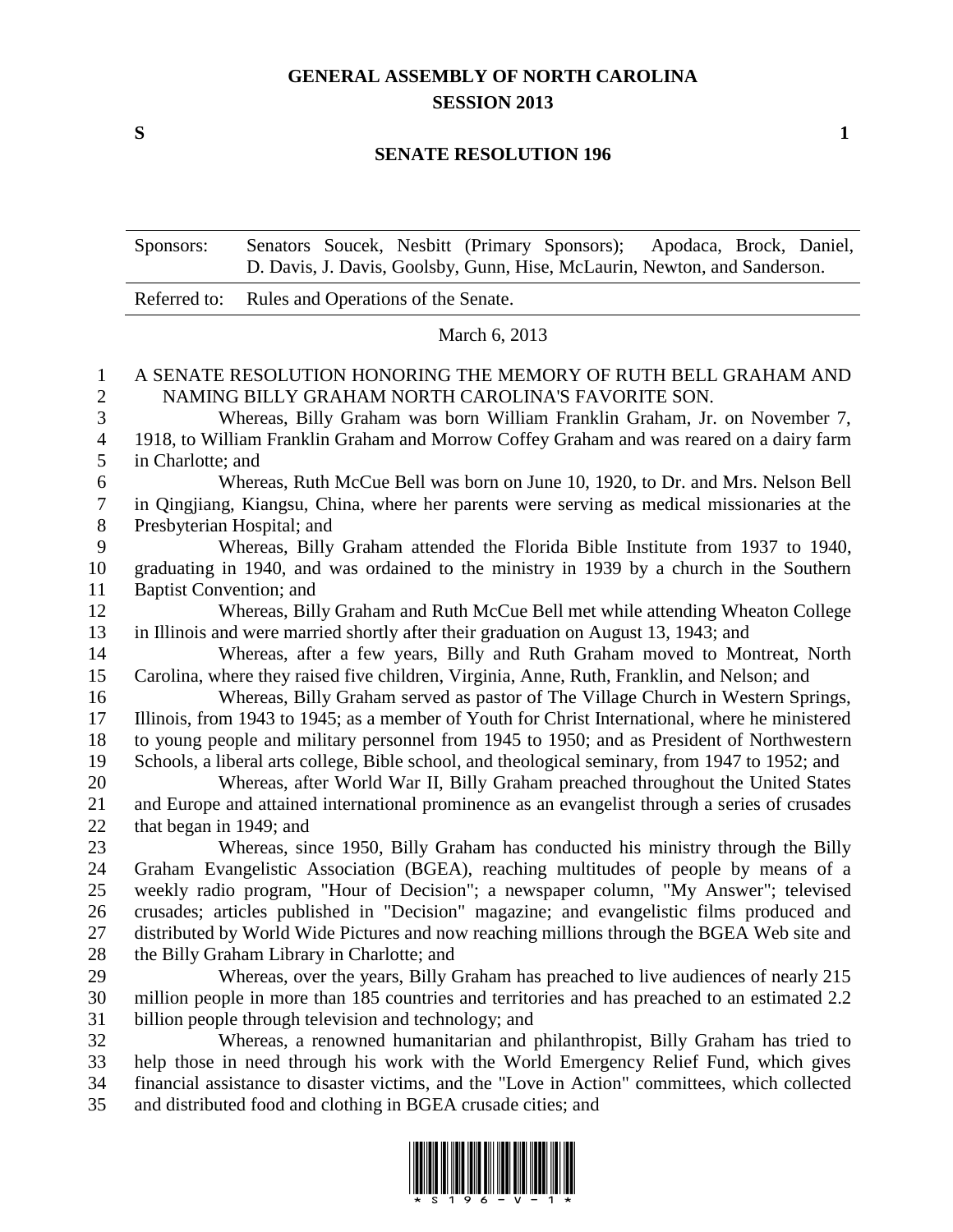#### **General Assembly of North Carolina Session 2013**

 Whereas, Billy Graham has received numerous awards and honorary degrees, including the North Carolina Award for Public Service in 1986 and the Presidential Medal of Freedom in 1983; and Honorary Knighthood (KBE) from Her Majesty the Queen of England in 2001 for his international contribution to civic and religious life over 60 years; and Whereas, Billy and Ruth Graham were both awarded the Congressional Gold Medal for "outstanding and lasting contributions to morality, racial equality, family, philanthropy, and religion" in 1996; and Whereas, Billy Graham received the Big Brother of the Year Award in 1966 for his work on behalf of the welfare of children and the Ronald Reagan Presidential Foundation Freedom Award in 2000 for monumental and lasting contributions to the cause of freedom; and Whereas, Billy Graham has opposed racial discrimination and, in the 1950s and 1960s, never held a segregated meeting but conducted fully integrated crusades; and Whereas, Billy Graham was cited by the George Washington Carver Memorial Institute for his contributions to race relations in 1964 and was recognized by the Anti-Defamation League of the B'nai B'rith in 1969 and the National Conference of Christians and Jews in 1971 for his efforts to foster a better understanding among all faiths; and Whereas, Billy Graham has counseled 12 Presidents beginning with President Harry S. Truman through President Barack Obama and has participated in nine Presidential inaugurations, more than any man of American history; and Whereas, Billy Graham has been referred to as the "Pastor of Presidents"; and Whereas, Billy Graham has also counseled world leaders and has participated in many historic occasions; and Whereas, Billy Graham has been called upon as the "nation's pastor" during times of national crisis. He spoke at the National Cathedral service in Washington, DC, three days after the 9/11 attack in 2001, as the nation and world watched and listened. Five Presidents, including George W. Bush, Bill Clinton, George H. Bush, Jimmy Carter, and Gerald Ford, and their wives were in the audience; and Whereas, Billy Graham has written more than 31 books, all of which have become best sellers, including his books, "Just As I Am," an autobiography published in 1997 and "Nearing Home" published in 2011; and Whereas, Ruth Graham was also an author, writing or cowriting over 14 books, including "Sitting by My Laughing Fire," "Legacy of a Pack Rat," and "Prodigals and Those Who Love Them"; and Whereas, Ruth Graham helped to establish the Ruth and Billy Graham Children's Health Center in Asheville; and Whereas, on June 14, 2007, Billy Graham lost his partner and closest confidant, Ruth Bell Graham, who died at the age of 87; and Whereas, in 2012, Billy Graham was listed on "The Ten Most Admired Men in the World" for the 56th time. He was first selected in 1955. According to the latest List, Reverend Graham was tied as Number 3 with Mitt Romney, George W. Bush, and Pope Benedict XVI behind President Barack Obama and Nelson Mandela; and Whereas, admired and beloved by both Christians and non-Christians, Billy Graham continues to inspire the world with his good works; and Whereas, there have been many great North Carolinians, but few have impacted the world more than Billy Graham; and Whereas, Billy Graham, having served our State and country as a faithful and fearless soldier of the cross, having carried the Gospel of Christ for more than 70 years throughout the world, is proud to call himself a Tar Heel and to make North Carolina his home; Now, therefore, Be it resolved by the Senate: